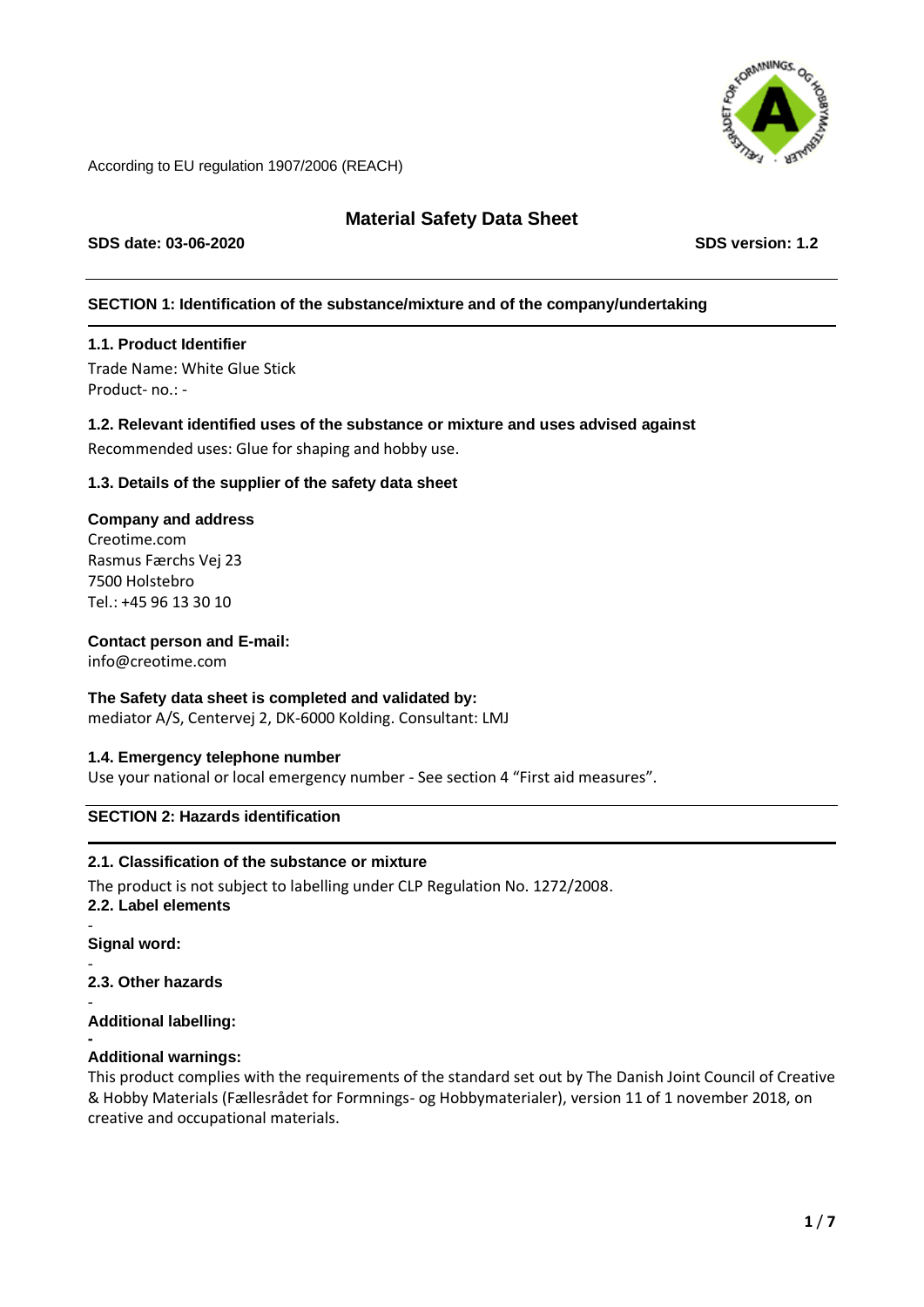

# **SECTION 3: Composition/information on ingredients**

### **3.1./3.2. Substances/Mixtures**

Contains no substances subject to reporting requirements.

# **SECTION 4: First aid measures**

### **4.1. Description of first aid measures**

| Inhalation:   | Not relevant.                                                                                                                                        |
|---------------|------------------------------------------------------------------------------------------------------------------------------------------------------|
| Ingestion:    | Wash out mouth thoroughly and drink 1-2 glasses of water in small sips. Seek<br>medical advice in case of discomfort.                                |
| Skin contact: | Wash skin with soap and water. Seek medical advice in case of persistent<br>discomfort.                                                              |
| Eye contact:  | Flush with water (preferably using eye wash equipment) until irritation<br>subsides. Remove contact lenses. Seek medical advice if symptoms persist. |

# **4.2. Most important symptoms and effects, both acute and delayed**

May cause slight irritation to the skin and eyes.

**4.3. Indication of any immediate medical attention and special treatment needed** When obtaining medical advice, show the safety data sheet or label.

# **SECTION 5: Firefighting measures**

### **5.1. Extinguishing media**

Surrounding fire: Extinguish with powder, foam or carbon dioxide. Do not use water stream, as it may spread the fire.

#### **5.2. Special hazards arising from the substance or mixture**

The product is not directly flammable.

### **5.3. Advice for firefighters**

Avoid inhalation of vapour and fumes – seek fresh air.

# **SECTION 6: Accidental release measures**

# **6.1. Personal precautions, protective equipment and emergency procedures**

None.

#### **6.2. Environmental precautions**

Avoid unnecessary release to the environment. Notify proper authorities in case of contamination of soil or aquatic environment or discharge to drains.

## **6.3. Methods and material for containment and cleaning up**

Wipe up minor spills with a cloth. Rinse with water. See section 13 for instructions on disposal.

### **6.4. Reference to other sections**

See above.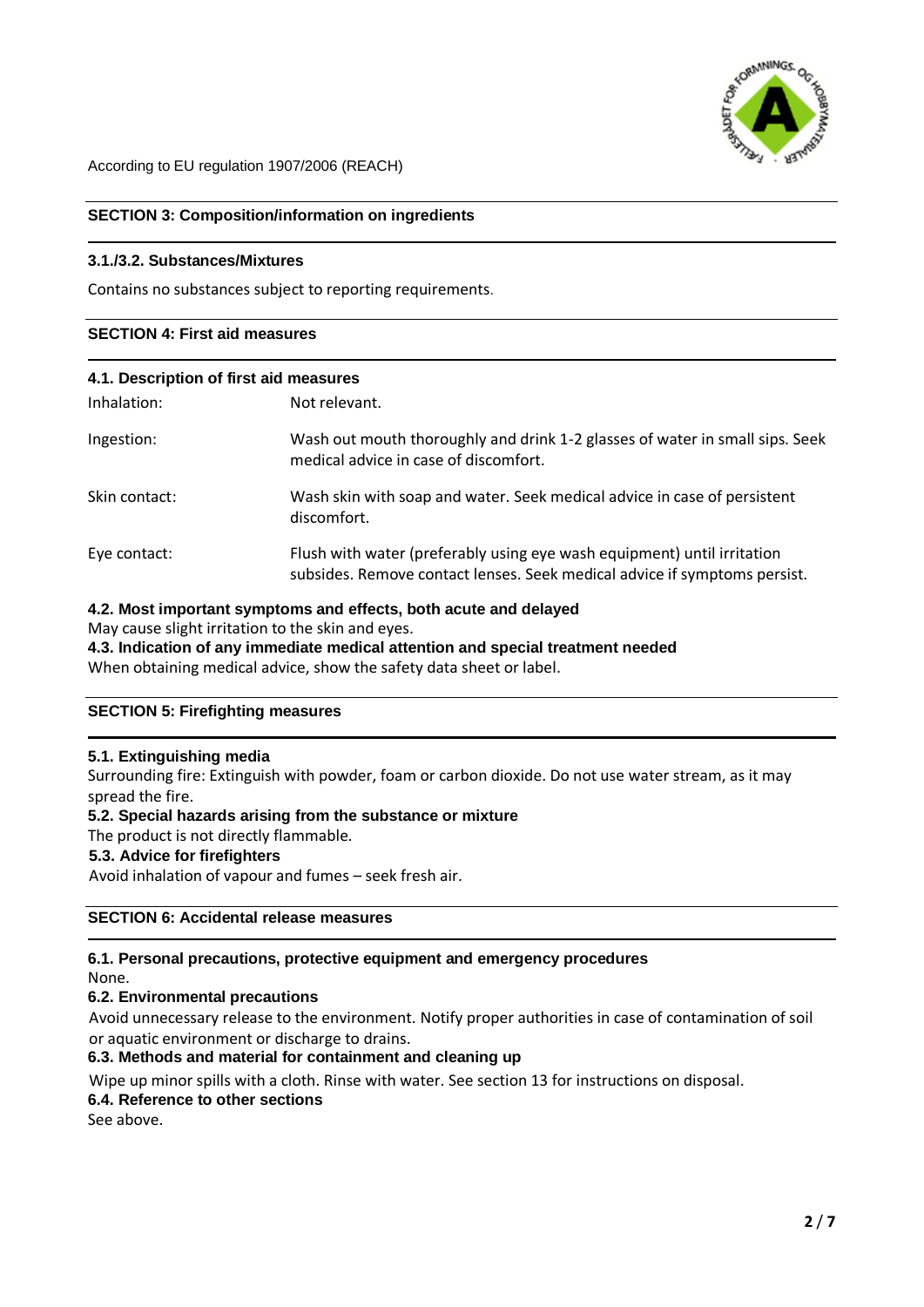

# **SECTION 7: Handling and storage**

**7.1. Precautions for safe handling** None. **7.2. Conditions for safe storage, including any incompatibilities** Keep in tightly closed original packaging. **7.3. Specific end use(s)** See section 1.

### **SECTION 8: Exposure controls/personal protection**

**8.1. Control parameters** Occupational exposure limits according to EH40/2005 Workplace exposure limits (Fourth Edition, 2020): None. **DNEL and PNEC values:** No data. **8.2. Exposure controls** There are no exposure scenarios for this product. **Appropriate engineering controls:** -

### **Personal protective equipment:**

| Respiratory protection: | Not required. |
|-------------------------|---------------|
| Hand protection:        | Not required. |
| Eye/face protection:    | Not required. |
| Skin protection:        | Not required. |

### **Environmental exposure controls:**

Make sure that when using the product damming material is available in immediate vicinity.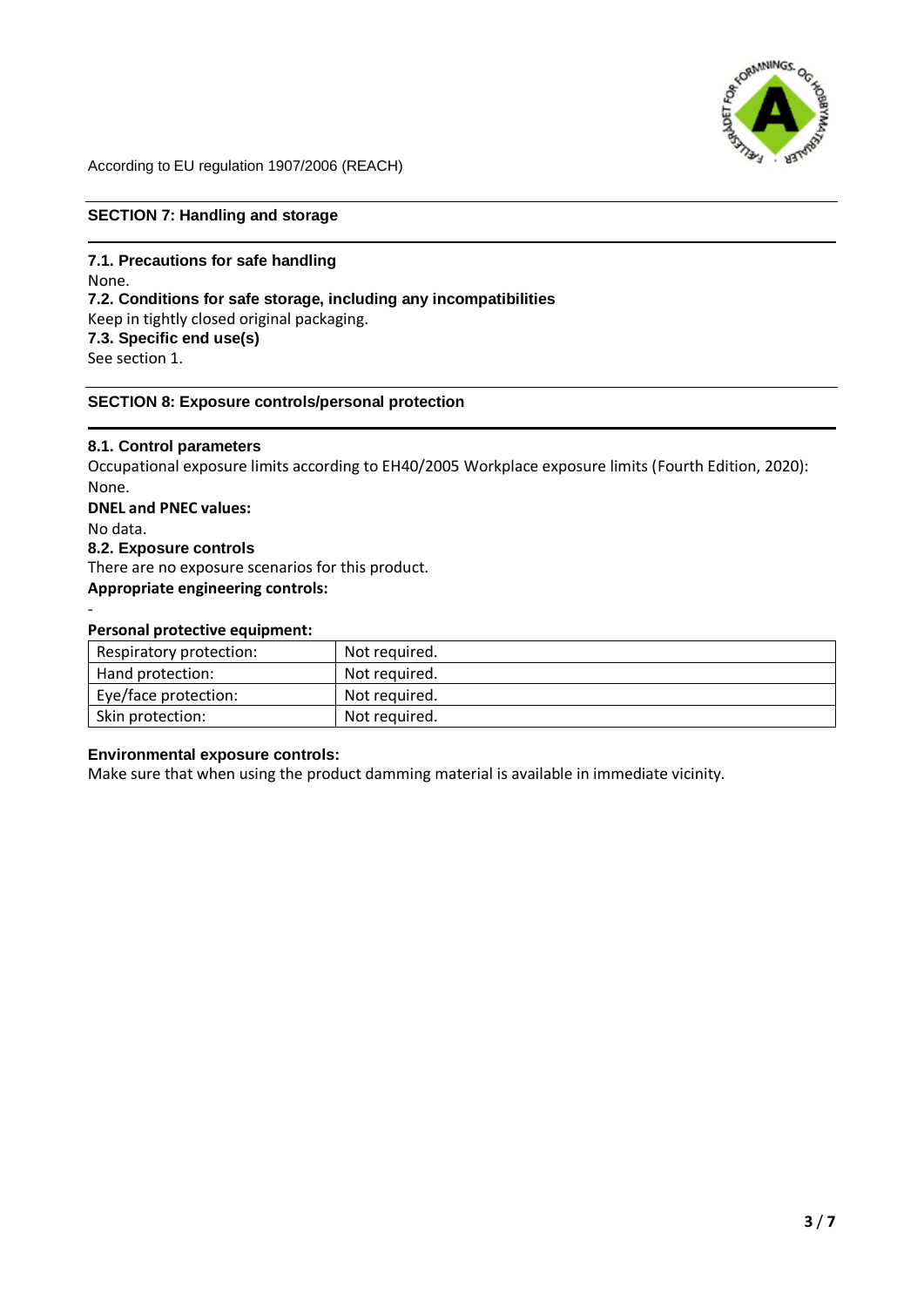

# **SECTION 9: Physical and chemical properties**

### **9.1. Information on basic physical and chemical properties**

| Appearance:                                             | White Glue Stick         |
|---------------------------------------------------------|--------------------------|
| Odour:                                                  |                          |
| Odour threshold:                                        |                          |
| pH:                                                     | 10.9-11.2                |
| Melting point/ Freezing Point (°C):                     |                          |
| Initial boiling point and boiling range (°C):           |                          |
| Flash point (°C):                                       |                          |
| Evaporation rate:                                       | $\overline{\phantom{0}}$ |
| Flammability (solid, gas)                               |                          |
| Upper / lower flammability or explosion limits (vol-%): |                          |
| Vapour pressure (mbar, 25 °C):                          |                          |
| Vapour density (air=1)                                  |                          |
| Relative density (g/ml):                                |                          |
| Solubility(ies):                                        | Soluble in water         |
| Partition coefficient: n-octanol/water:                 |                          |
| Auto-ignition temperature (°C):                         |                          |
| Decomposition temperature (°C):                         |                          |
| Viscosity (mPas, 25 °C):                                |                          |
| <b>Explosive properties:</b>                            |                          |
| Oxidising properties:                                   |                          |

# **9.2. Other information**

| (%).<br>Content of<br>solids :              |  |
|---------------------------------------------|--|
| 25°C<br>Surface tension (mN/m,<br>UI.<br>رے |  |

# **SECTION 10: Stability and reactivity**

**10.1. Reactivity**  Non-reactive. **10.2. Chemical stability** The product is stable when used in accordance with the supplier's directions. **10.3. Possibility of hazardous reactions** None known. **10.4. Conditions to avoid** Avoid heating. **10.5. Incompatible materials** Avoid contact with strong oxidising agents. **10.6. Hazardous decomposition products** No special precautions regarding contact with other materials at the recommended storage conditions.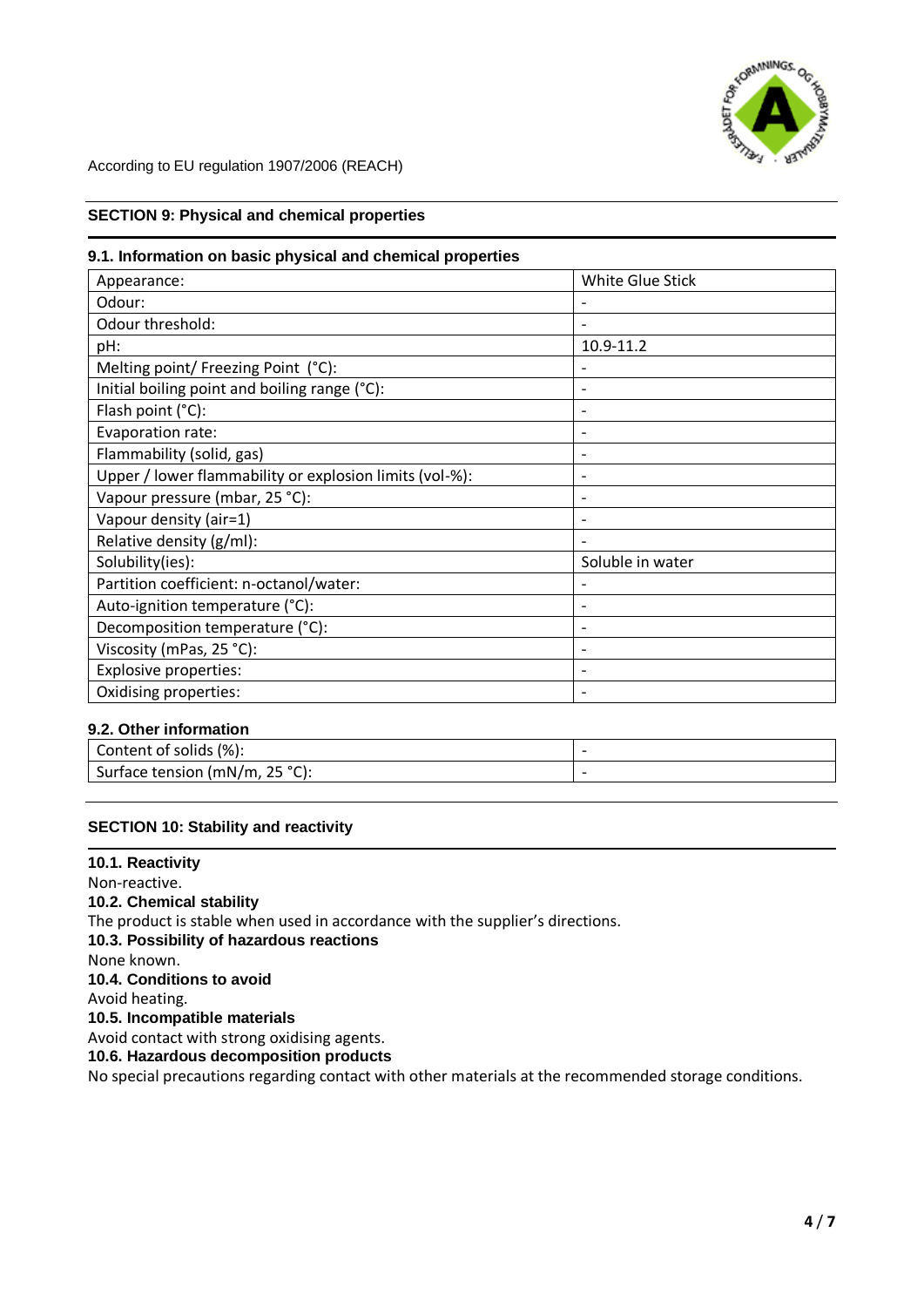

# **SECTION 11: Toxicological information**

### **11.1. Information on toxicological effects**

**Acute toxicity:** Based on the existing data, the classification is not met.

| -<br>$\sim$<br>siance | -<br>exposure<br>∴ ∆vr<br>Οt<br>≺oute | Species | _<br>est | ⊀esult |
|-----------------------|---------------------------------------|---------|----------|--------|
| No data               |                                       |         |          |        |

**Skin corrosion/irritation:** May cause slight irritation.

**Serious eye damage/irritation:** May cause eye irritation.

**Respiratory or skin sensitisation:** Based on the existing data, the classification is not met.

**Germ cell mutagenicity:** Based on the existing data, the classification is not met.

**Carcinogenicity:** Based on the existing data, the classification is not met.

**Reproductive toxicity:** Based on the existing data, the classification is not met.

**STOT-single exposure:** Based on the existing data, the classification is not met.

**STOT-repeated exposure:** Based on the existing data, the classification is not met.

**Aspiration hazard:** Based on the existing data, the classification is not met.

# **SECTION 12: Ecological information**

### **12.1. Toxicity**

| Substance | : duration<br>est | <b>Species</b> | Test | Result                   |
|-----------|-------------------|----------------|------|--------------------------|
| No data   | -                 | -              |      | $\overline{\phantom{0}}$ |

#### **12.2. Persistence and degradability**

| Substance | Biodegradability | ˈest | Result |
|-----------|------------------|------|--------|
| No data   | -                |      |        |

# **12.3. Bioaccumulative potential**

| Substance | 'otential bioaccumulation | LogPow | <b>BCF</b> |
|-----------|---------------------------|--------|------------|
| No data   | -                         |        | ۰.         |

# **12.4. Mobility in soil**

Test data are not available.

#### **12.5. Results of PBT and vPvB assessment**

The mixture does not meet the criteria for PBT or vPvB.

**12.6. Other adverse effects**

None.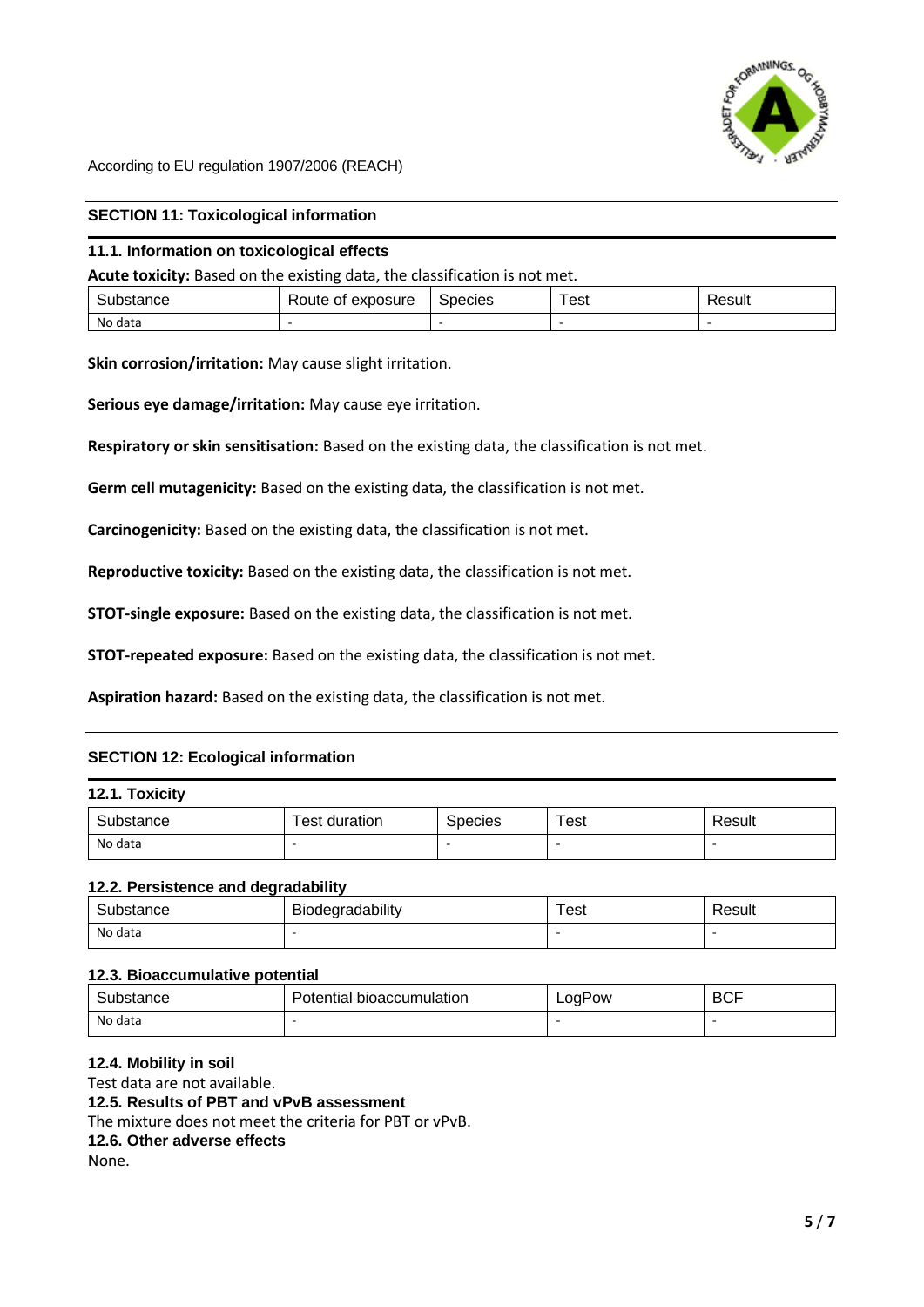

# **SECTION 13: Disposal considerations**

# **13.1. Waste treatment methods**

The product is not classified as hazardous waste according to Waste Management. Disposal of spillage and waste via the municipal waste collection service with the specifications below is recommended.

**EWC Code**  20 01 28

**Specific labelling**

#### - **Contaminated packaging:**

Uncleansed packaging is to be disposed of via the local waste-removal scheme.

# **SECTION 14: Transport information**

The product is not covered by the rules for transport of dangerous goods by road and sea according to ADR and IMDG.

**14.1 -14.4.**  -

-

# **14.5. Environmental hazards**

- **14.6. Special precautions for user**

- **14.7. Transport in bulk according to Annex II of MARPOL 73/78 and the IBC Code** Not relevant.

# **SECTION 15: Regulatory information**

# **15.1. Safety, health and environmental regulations/legislation specific for the substance or mixture Sources:**

**Restrictions for application:**

- **Demands for specific education:**

- **Additional labelling:**

#### - **15.2. Chemical safety assessment**

Chemical safety assessment has not been performed.